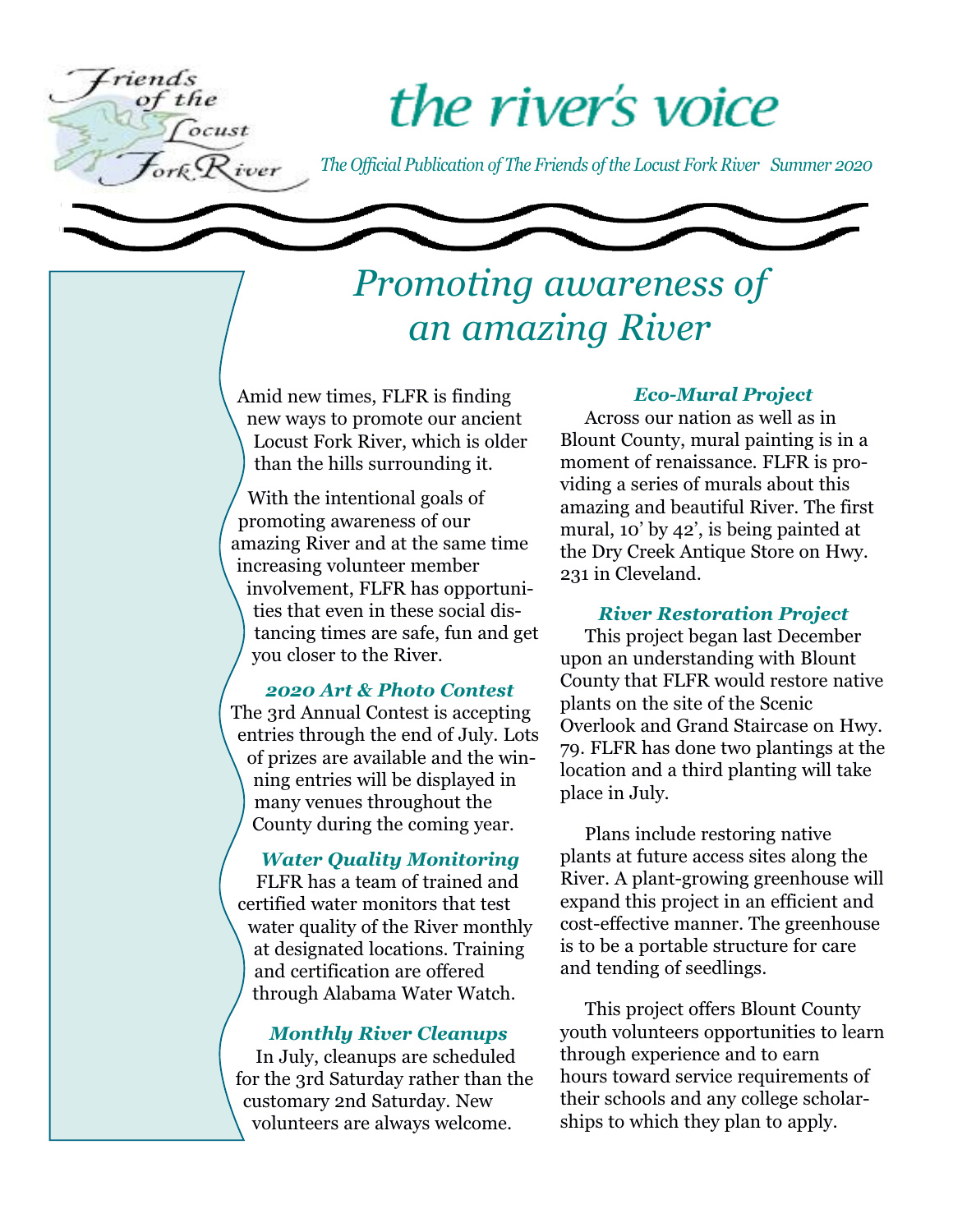

### *Saturday, July 18 River Cleanup Day*

While we're social distancing, sites on the River are accumulating trash, especially on the weekends. Picking up and pitching in is needed at the following locations:

- **~ Swann**
- **~ Mardis Mill**
- **~ Taylor Ford**
- **~ Horton Mill**

If you like to keep our river beautiful, take your grabbers, bags and gloves to the River to pick up and pitch in. And, thank you! ----------------------

#### **Join or Renew**

Your donation constitutes a membership. To become a FLFR member or to renew your membership, go to [FLFR.org.](www.flfr.org) Or mail a check to: **FLFR P.O. Box 638 Cleveland, AL 35049** -----------------------<br>FLFR is a 501(c)(3)

non-profit organization.

All donations to Friends of the Locust Fork River are tax-deductible and appreciated.

**To leave a voicemail, call: 205-274-FLFR**

### *Murals across the County*

Keep an eye out. Murals will be coming to walls near you in Blount County. Friends of the Locust Fork River is sponsoring a Murals Project to beautify formerly blank spaces, and deliver a message of beauty and care.

The specific purpose of the project is to raise awareness and gratitude among us all for this gorgeous environment we get to live in!

Just think: not everybody in the world gets to look out over valleys shrouded in early morning mists, mountain ridges receding with gentle color gradations into the far distance. Not everybody sees in their daily rounds rolling pastures of hay rippling in the breeze, or towering rocky cliffs, or a winding trail dissolving into deep woods.

When we think about it, we can realize how these visions give us a sense of peace, a glimpse of deep beauty, and feeling of balance in the world.

And through all of this beauty the Locust Fork River has been winding for a long, long time. It nourishes so much life! So many creatures depend utterly on it for water, for tiny food bits, for tasty larvae, for big fish. Its floods nourish the floodplain in timeless cycles. Its ripples and waves and torrents inspire the human soul.

Friends of the Locust Fork River intends for the murals to serve as reminders of how fortunate we are in this county and how we humans need to work together to nurture and maintain that beauty for generations to come.



*FLFR's truckload for the PALS\* Spring Cleanup \*People Against a Littered State (Chris Cleveland and Sam Howell)*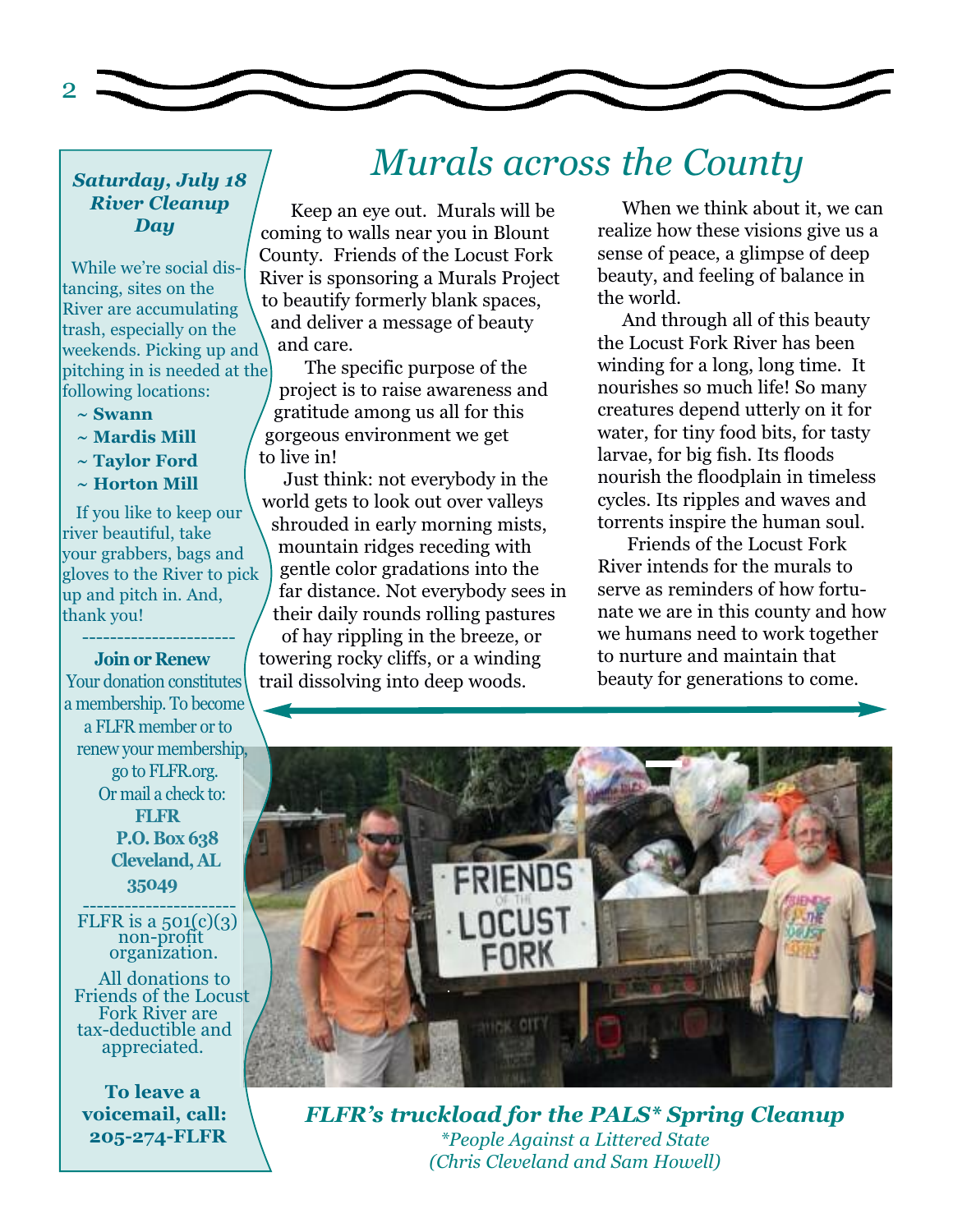

## *Eco-Muralist One Explorer paints in Blount County*

"I started painting in the early 2000s, inspired and empowered by the Hip Hop and Skate culture that my older sister was a part of. As a child in school, I had a thing for writing and for shaping individual letters. I would bend them, expand them, and color them. Generally, the school was supportive of my

passion by emphasizing arts studies for me, particularly through my high school years.

"For the longest time, I was part of what in the Culture is called *'Style Writing.'* Learning about the history of this discipline, where it came from and how it developed gave me a deeper understanding as I gained personal experience in my home town.

"Since that time, I have painted in over 15 different countries around the world, usually working with local painters from smaller communities of people. Recently, I have started a project of painting a series of murals that will raise awareness of the Locust Fork River and awaken people's curiosity about the adventures one can experience in its watershed. I am excited to start this project together with local citizens of Blount County, painting the first mural at a Cleveland location during the month of July."

*Follow him on Instagram at @OneExplorer to learn more*.

### *FLFR's graphic designer for the Eco-Mural Project*

"My name is Lakshmi Tummalapalli and I am an artist from Memphis, Tenn. I've been studying and competing in art since 2016. I am currently earning a graphic design degree and I volunteer for FLFR by providing graphic design.

"This is my first mural project. I am incredibly excited to be a part of creating art for Blount County citizens to enjoy!"



### *FLFR Contacts*

*President* Stephen Guesman friends@flfr.org

*Vice President* Maria Brindle info@flfral.com

*Treasurer* Leigh Lynn leighlynn99@gmail.com

*Secretary* Eleanor Wright ewrightbhm@gmail.com

*Volunteer Coordinator* Ellen Timmerman Luce ellen@flfral.com

*Muscle Power* Chris "Cleve" Cleveland mulemen11@yahoo.com

*Conservation Chair* Sam Howell sam@flfral.com

> *FLFR Naturalist* Zac Napier zac@flfral.com

*WebsiteWebmaster* Lydia Atkins lydia@flfral.com

*CertifiedWater Testing Coordinator* Debra Gordon-Helman debragh1@gmail.com